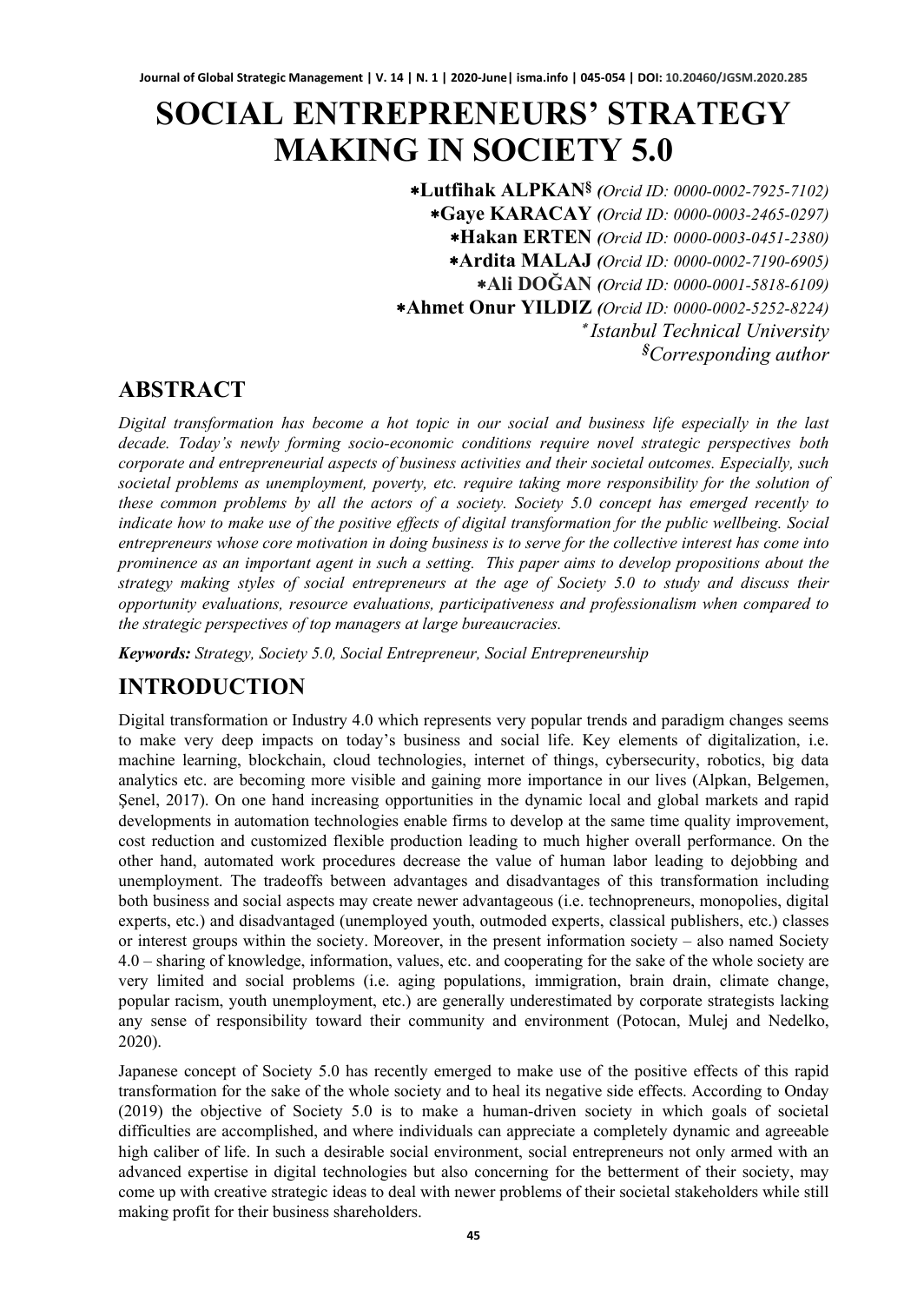According to the previous research findings, the common motivation of social entrepreneurs is serving collective interests and creating social value for the public wellbeing (Austin, Stevenson, & Wei‐Skillern, 2006; Fisscher, Frenkel, & Nijhof, 2005). Both social entrepreneurs and the private sector managers at the large and mature organizations pursue profit maximization for their organizations, however there is a huge difference how they plan and operate their operations. In other words, social entrepreneurs' approach to strategy development and implementation seem to be different from the top strategists at the large and mature organizations having established strategy making procedures. While social entrepreneurs try to develop newer combinations and solutions mostly for the disadvantaged members of the society, classical strategists at the top of large and mature organizations concentrate more on the inner organizational dynamics, current external competition, market share enlargement and public image. One may be more inclusive in terms of listening to the needs and concerns of various stakeholders, while the other one is more comprehensive in terms of scanning, planning, implementing and controlling (Alpkan, 2000). Intensive scanning of market information in the dynamic markets enable firms to pursue at the same time seemingly contradictory operational strategies of quality improvement, cost reduction and flexibility which then lead to overall organizational (operational, market and financial) performance (Alpkan, Ceylan, Aytekin, 2003). Similarly scanning intensity, planning flexibility, and participativeness increase quality performance while formalization and learning from failures contribute to innovativeness and productivity (Alpkan and Doğan, 2008).

Studies on the managers' decision making and risk taking patterns (e.g. Ali, 1993) are already conducted in the past literature. However, studies on the strategy making approaches of social entrepreneurs especially in Society 5.0 are very rare to our knowledge with the exception of some few recent studies on strategic choices in social enterprises by dealing mostly with the content of the strategy rather than the strategy making process. For instance, Moizer and Tracey (2010) compare the contradictory strategic trajectories of investing resources in business activity against investing resources in social action. In another study, Gras and Lumpkin (2012) investigate whether the strategies deemed important by social entrepreneurs contrast with those of commercial entrepreneurs in terms of strategic foci on products and markets. The present study in this concern aims to develop propositions about the strategy making styles of social entrepreneurs at the age of Society 5.0 to study and discuss their opportunity evaluations, resource evaluations, participativeness and professionalism when compared to large firms' strategists.

### **SOCIAL ENTREPRENEURS' OPPORTUNITY EVALUATIONS**

The goal of Society 5.0 is to realize a society where economic growth and technological development exist for the purpose of the prosperity of the society rather than a selected minority. The technology developed should contribute to the solutions for societal challenges around the world (Fukuyama, 2018). Entrepreneurs, and specifically the social entrepreneurs can be considered as the actors to find the opportunity and satisfy the unmet needs which the public welfare system does not or cannot meet, thereby creating and sustaining social value (Dees, 1998; Nicholls & Cho, 2006) while also seeking to increase individual entrepreneurial wealth (Peredo & McLean, 2006). Social entrepreneurs look for opportunities to create not only valuable but also affordable service for especially underserved, neglected, or highly disadvantaged population that lacks financial means (Martin & Osberg, 2007). According to Dees (1998) social entrepreneurs play the role of change agents in the social sector by recognizing and relentlessly pursuing new opportunities to serve the mission to create and sustain social value -not just private value.

From an entrepreneur's perspective, identifying and selecting right opportunities for new businesses are among the most important abilities (Stevenson et al., 1985), which is mostly driven by the strong selfefficacy trait as proposed by Krueger and Dickson (1994) and Krueger and Brazeal (1994). It is also suggested that perceived self-efficacy leads to optimism and a higher propensity to see opportunities rather than threats in any given situation (Neck and Manz, 1996). Besides the entrepreneur's personality traits, social networks and prior knowledge are also identified as antecedents of entrepreneurial alertness to business opportunities (Ardichvili, Cardozo and Ray (2003). For an entrepreneur, what may later be called an ''opportunity'' may appear as an ''imprecisely-defined market need, or un- or under-employed resources or capabilities'' (Kirzner, 1997). Opportunities arising from underutilized or unemployed resources, from technology or other types of proprietary knowledge or abilities, may turn into value creation (Schroeder et al., 1996). Entrepreneurs decide to start their ventures when they see the opportunity to utilize the resources to move from present, incomplete information to real opportunities (McGrath and Venkataraman, 1994). Willingness to generalize from small samples is a decision-making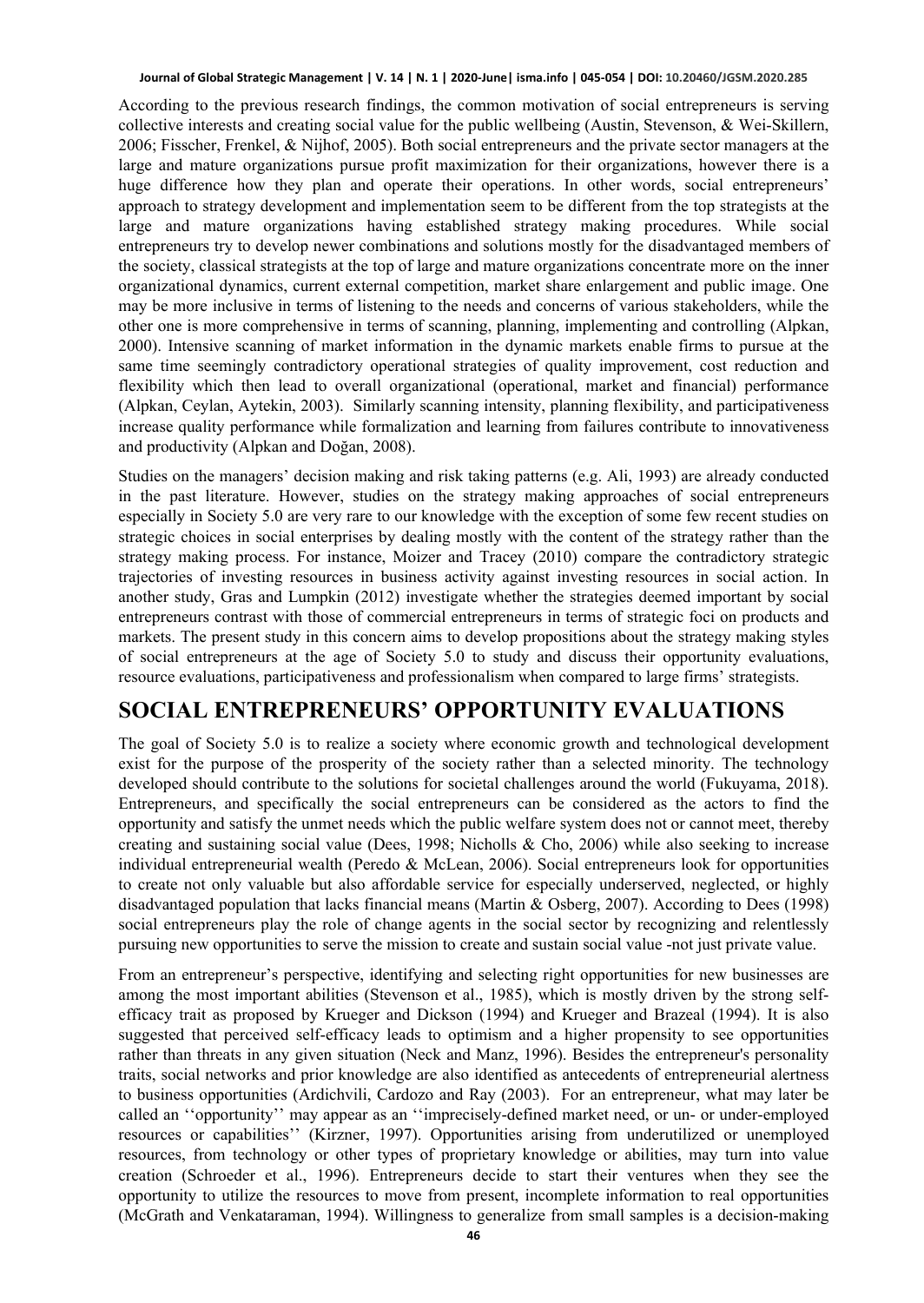short cut that is common among entrepreneurs (Katz, 1992). Their data collection tactics help to identify new products and technologies at early stages and providing competitive advantage in favor of the entrepreneurs (Porter, 1980). The study by Busenitz and Barney (1997) suggests that entrepreneurs and managers in large organizations have different characteristics when it comes to opportunity identification.

Managers in large/mature organizations tend to make purely rational decision-making with an aggregated set of data. However, waiting to accumulate complete set of data in order to persuade others that their venture is indeed legitimate and rational, will most likely cause the opportunity they are seeking to exploit to be gone (Stevenson and Gumpert, 1985). Further, as large organizations tend to be characterized by more formal decision-making, such environments can be very rigid and highly against those who would like to act on biases and heuristic reasoning (Bazerman and Moore, 1994; Russo and Schoemaker, 1989).

Further, the economic feasibility and profitability of the social entrepreneurship opportunities may not be as attractive as existing projects of the large/mature organizations, considering that they already have a commitment to satisfy their existing customers, and cannot afford to divest from existing projects (Christensen, 2013). In this concern, social entrepreneurs are alert for the unmet needs of the disadvantaged members of their society and more prone to exploit advanced technologies to create affordable social value. Therefore, we propose that:

*P1: Social entrepreneurs are more attracted by opportunities than the top managers in large & mature firms while making strategy in Society 5.0*

### **SOCIAL ENTREPRENEURS' RESOURCE EVALUATIONS**

Resource scarcity is one of the major societal problems that people face in Society 4.0 together with similar other problems such as depletion of natural resources, global warming, growing economic disparity, immigration etc. According to "the super smart sustainable human centric society ideal" envisioned by the proponents of Society 5.0, improvements in information and communication technologies will help people enjoy a comfortable life (Fukayama, 2018; Shiroishi et al., 2018). In this concern, social entrepreneurship as an innovative approach for dealing with such complex social needs (Johnson, 2000) can be seen as one of the important and innovative social mechanisms in which valuable resources should be utilized with care for the sake of the whole society. In fact, we see this emphasis in the definition of social entrepreneurship: 'a process involving the innovative use and combination of resources to pursue opportunities to catalyze social change and/or address social needs' (Mair & Marti, 2006). According to Dees (1998) social entrepreneurs act boldly without being limited by resources currently in hand. Moreover, Gras and Lumpkin (2012) indicate some strategic orientation differences between social entrepreneurs and commercial entrepreneurs in such a manner that the first focus on serving missed customers, marketing/promotion, and intellectual property while the latter focus on quality products and contemporary/attractive products.

Strategy making in the entrepreneurial mode, according to Mintzberg (1973) is growth-oriented and dominated by active search for new opportunities with tolerance for uncertainty. Entrepreneurs are in general risk taking, innovative, achievement oriented, optimistic and self-confident and they rely more on opportunities that they discovered than the normally necessary resources that they lack. Nonetheless some entrepreneurs who operate under significant resource limitations may demonstrate some higher levels of creativity in new product and service development than founders with ample resources for their enterprises (Fisher, 2012). Relying just on whatever available at hand and then creating something new from a variety of available resources –generally scarce- can be accomplished only if entrepreneurs and their stakeholders dedicate their full concentration, creativity, efforts and resources for a common or social cause. Likewise "Bricolage" as a concept emphasized mainly under the framework of resourcebased view (e.g. Penrose, 1959; Wernerfelt, 1984; Bojica et al, 2018) encompasses in social entrepreneurship a set of actions driven by the pursuit of existing and often scarce resources that can be combined to create innovative and valuable solutions that bring positive social change to markets and communities (Gundry et al, 2011). As such, bricoleurs have been described as tinkerers searching for new, unexpected cultural resources (Miettinen & Virkkunen, 2005). Therefore, an organization's adoption of bricolage depends not only on their level of resources availability but also on the activities and cognitive abilities of the decision makers involved (Bojica et al, 2018). Recombination of available resources to create affordable social value necessitates also redefinition of strategic organizational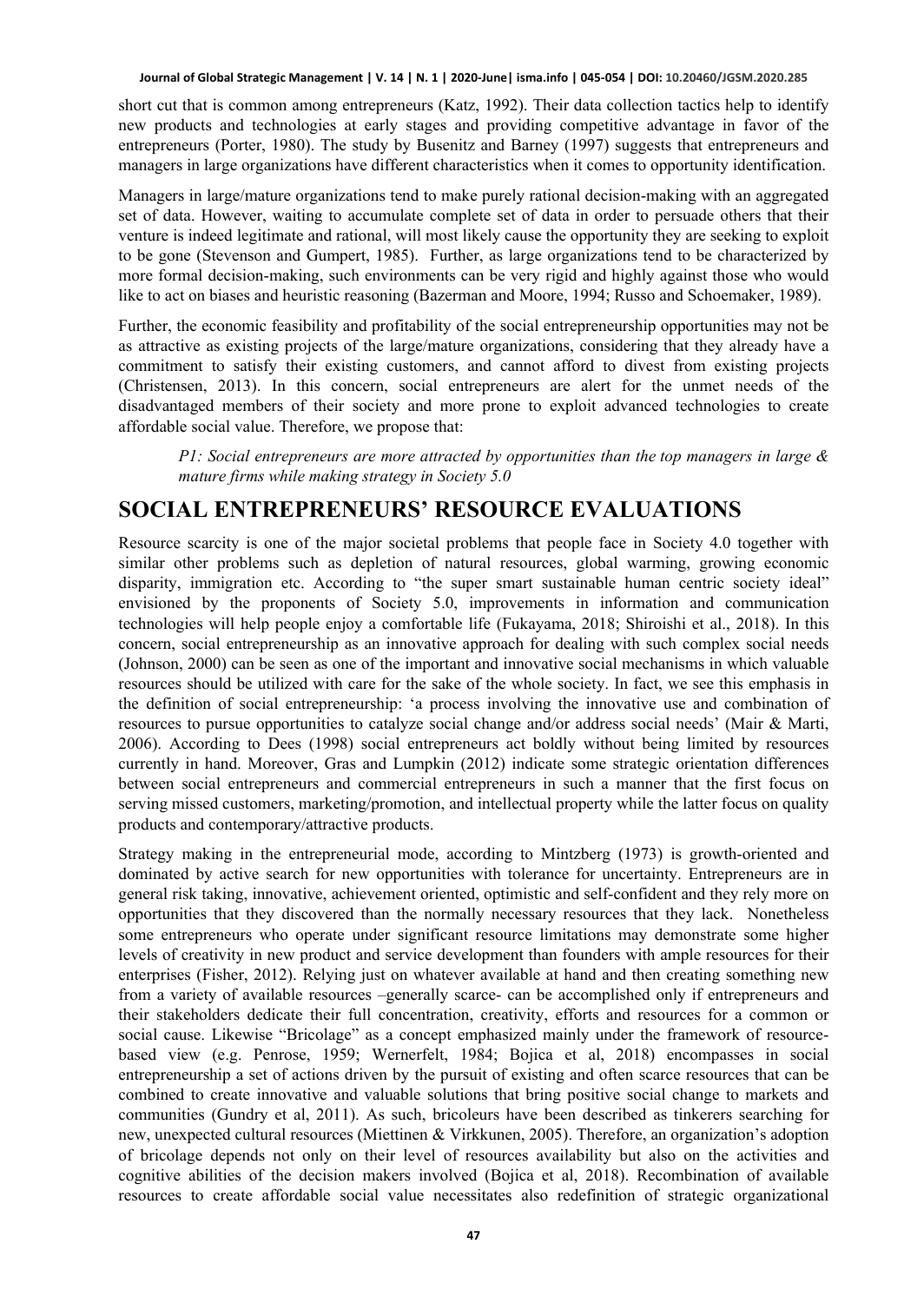resources by trying to develop newer social value propositions while leaving aside unethical, wasteful, and dysfunctional reproduction of the status quo.

Strategy making in the corporate mode, at the top management teams of mature and large bureaucracies, seems to necessitate more formal organizational policies and procedures that remove much of the flexibility enjoyed in earlier stages (Lester et al, 2009). Some organizations attempt to regenerate themselves as a reaction to the bureaucracy and lack of innovation that govern operations during the mature stage with the goal of returning the firm to a leaner (Quinn & Cameron, 1983) and more innovative era (Miller & Friesen, 1984). However, as Dodge & Robbins (1992) state, top managers need to focus more attention and concentration on the internal problems of the large structure than external opportunities. Even if some top managerial concentration can be dedicated to the discovery of new opportunities, efforts to create newer solutions and combinations to exploit them would automatically rely still on long standing, over-utilized, and generally outmoded capabilities i.e. core rigidities that hinder new knowledge integration and innovation. These deeply rooted organizational rigidities that even new top managers cannot attempt to change are mainly originated from earlier professional specialization and well established organizational cultural norms and routines. Therefore, strategists in this type of organizations in general may easily develop biased evaluations by underestimating external developments including new technologies, changing customer expectations etc.; but over-relaying on current capabilities, over-concentrating on familiar technologies and current expertise (Leonard-Barton, 1992, 1993).

Consequently, social entrepreneurship encouraging the innovative and creative recombination of strategic resources has an important role in Society 5.0. Strategy making processes relying more on internal strategic resources than external developments and opportunities seem to be less practical and advisable in this era of rapid transformation. As for the well-established large and mature firms, to tackle with the challenge of redefining their strategic opportunities and recombining their large and sometimes inert resources to create social value seem to be much more difficult than visionary small entrepreneurial companies specifically established with a specific social cause and limited but dynamic resource base. In the light of these considerations, we formulate the following proposition:

*P2: Social entrepreneurs rely on strategic resources less than the top managers in large & mature firms while making strategy in Society 5.0*

### **SOCIAL ENTREPRENEURS' PARTICIPATIVE LEADERSHIP**

Society 5.0 represents the use of advances technologies and products for connection of people and things and sharing of all sorts of knowledge and information in creation of new social and business value (Shiroishi,2018; Nakanishi,2019). Social entrepreneurs as the change agents pursuing a humane-oriented vision are concerned more about attempting to create positive social impact for their community while making and implementing their organizational strategy. In this concern participative leadership in the form of involving other people i.e. organizational and societal stakeholders into the decision making processes suits very well with the notion of social entrepreneurship. Praszkier and Nowak (2012) describe social entrepreneurs as participative leaders who promote such positive perceptions, attitudes and intentions as trust, support, cooperation, inspiration etc. and then draw on the ideas of all members to develop creative solutions. Accordingly, Coker and colleagues (2017) propose that participative leadership culture will generate more social entrepreneurial activity. Playing at the same time the role of "social agents" who exhibit a heightened sense of accountability to the societal constituencies served and for the social outcomes created and the role "entrepreneurs" who possess a high tolerance for ambiguity and learning how to manage risks for themselves and others (Dees, 1998) oblige into some extent the social entrepreneurs to consult with every possible source of creative ideas.

The practice of participation by gathering the inputs of participating stakeholders during the alternatives generation and/or idea selection phases of strategy making would produce informational benefits for also the strategists of large centralized companies (Mack and Szulanski, 2017). Especially in turbulent environments, strategy making appears likely to involve more people than "centralized elite" (Whittington, Douglas, Ahn, Cailluet, 2017). Yet, large number of different types of participants in large companies may have diverse preferences, and the reconciliation of this diversity may be very difficult, if not impossible. Therefore, allowing peripheral participants to speculate about some details of some alternative ideas by engaging in deeper and prolonged conversations may not be very practical and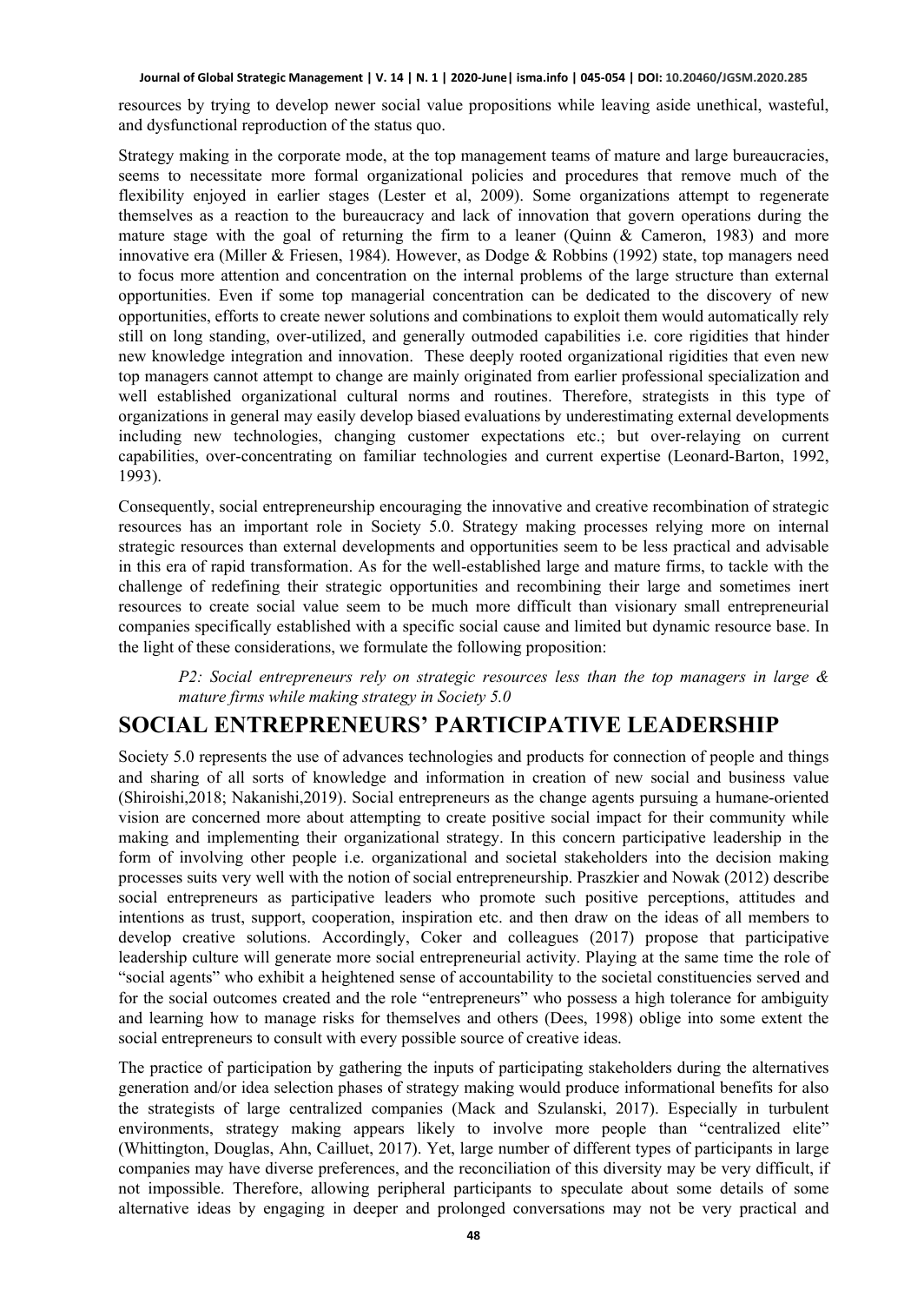productive while final decisions and selections would be done at the end only by a small group of corporate elites (Mack and Szulanski, 2017) who concern more about mid and long term goals of overall profitability, market share and survival.

Strategic orientation differences, hierarchical stratification and social distance in large and centralized bureaucracies may easily alienate strategists from others while the vision to combat with social inequalities in the mind of the social entrepreneurs may help them to be more inclusive and participative especially for needy groups of people who have invested their personal faith in the social enterprise (Steinerowski, Jack, and Farmer, 2008). Based on the arguments mentioned we propose that:

*P3: Social entrepreneurs encourage participation more than the top managers in a large & mature firms while making strategy in Society 5.0*

### **SOCIAL ENTREPRENEURS' PROFESSIONALISM**

Social entrepreneurs have already become highly visible agents of social change by applying innovative and cost-effective methods to address social problems like as poverty or inequality that have defied traditional solutions (Cox and Healey, 1998) which is something especially necessary at the age of Society 5.0. As Mintzberg (2002) has already pointed out, corporations are not only economic entities but also social institutions that must justify their existence by their overall contribution to society. However, corporate professionals particularly managers and specialized staff in the large organizations in general tend to establish a cognitive base and legitimization for their occupational autonomy; meanwhile organizational success is not completely achieved since compromise with nonprofessionals is neglected (DiMaggio and Powell, 1983). Well established formal mechanisms of professional education, together with professional networks and associations, breed and justify professional solidarity on one hand, but weakens ties with and concerns for needy people on the other. Especially at large organizations professional elite still retain their strategic position of top strategists and satisfy their need for power while social entrepreneurs at small organizations risk their not-so-much professionally legitimized carriers in search for creative solutions to social problems. Still the latter may find social legitimacy and achievement motivation with the possible satisfaction of those in need at the end of social innovation efforts.

Top managers at large bureaucracies set organizational norms and strategic orientations in line with professional norms, professional expertise, environmental pressures, their own past experiences, etc. This credibility of professionalism among other factors may work in ordinary environments that necessitate close and daily planning, coordination and control of routine tasks, operations, etc. with the help of both managers' own professional expertise and other professionals' remarks and suggestions. However, when we compete in more dynamic environments, an organization's ability to integrate, build, and reconfigure internal and external resources/competences in order to address and shape rapidly changing environmental conditions become much more vital (e.g. Teece, 1990; Teece 2007) and just relying on professional expertise and information turn to be insufficient. Moreover, large organizations if dominated by a group of professionals as top strategists conforming to similar professional norms can produce less risky and more standardized strategies similar with other similar professionally legitimized organizations. In times of stable growth based on professional expertise, this conformity approach may prove to be very practical and comfortable; but what about turbulent times of rapid and chaotic transformation?

The necessity to craft creative strategies in Society 5.0 where some professions begin to disappear or lose their importance and the main focus of transformation shifts from the manufacturing processes to social context, oblige both social entrepreneurs and top professionals to come together and concentrate on matching newest technological developments with unmet social needs beyond already defined professional, organizational or sectoral borders. While being so obedience to current professional norms, ceremonies and groupings may also lose its practicality and even legitimacy for the sake of much more inclusive and productive solidarities among societal stakeholders coming from very diverse backgrounds. In brief uncertainty and change in the professional life begin to convince strategists to behave as if social entrepreneurs who try to adapt more but conform less. Accordingly, we propose that:

*P4: Social entrepreneurs try to conform with professional norms less than the top managers in large & mature firms while making strategy in Society 5.0*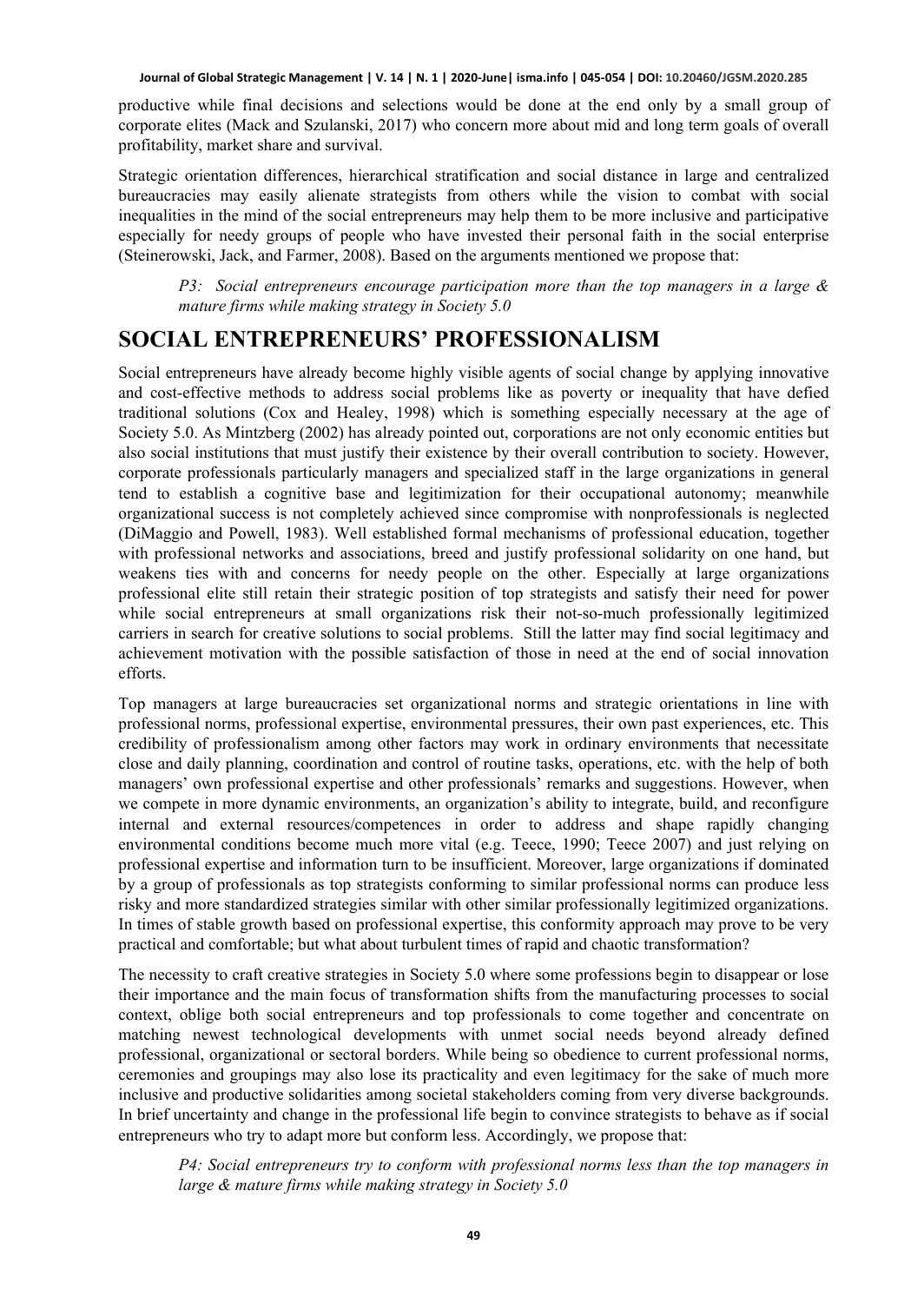# **CONCLUSION**

Social entrepreneurs aim to create social value by providing social benefit with the innovative solutions they develop for various societal problems. In order to achieve their goals, social entrepreneurs need not only financial resources but also solid business strategies that enable them to successfully perform. Since social entrepreneurs are concerned mostly about creating positive social impact for their community while making and implementing their organizational strategy, the way they develop their business strategy requires a specific and unique approach that would help them to concentrate on providing solutions to unmet societal needs. In contrast, the strategy formulation process in the corporate mode by the top managers of mature and large bureaucracies rely mostly on formal and mostly standard organizational policies and procedures that principally focus on enabling profit maximization.

The present study provides propositions for strategy making styles of social entrepreneurs at the age of Society 5.0 in particular to their opportunity evaluations, resource evaluations, participativeness and professionalism when compared to the top managers of mature and large bureaucracies. Accordingly, based on our developed propositions about strategy making differences between social entrepreneurs and large firm strategists in Society 5.0, we assert that social entrepreneurs are more attracted by opportunities but rely on strategic resources less; they also encourage participation more but try to conform with professional norms less. These differences make social entrepreneurial organizations more advantageous in rapid learning by opportunity seeking and risk taking while consulting with other social stakeholders for the betterment of the society. On the other hand, strategists in large and mature bureaucracies rely more on other critical advantages i.e. accumulation of strategic resources, professional expertise, organizational legitimacy, etc.

As for the practical implications of our study, we may relate the strategy making differences to different organization types and strategic orientations. Serving to different aspects of strategic visions, different strategic styles may help also each other while trying to produce common societal value. This requires synergetic efforts among social entrepreneurs and corporate strategists concerning with both organizational and societal prosperity at the same time. Collaboration and solidarity among different strategic units i.e. startups, private corporations, public organizations, civil society organizations, etc. complementing each other in terms of strategic resources and opportunities may produce creative and sustainable social value much more effectively and efficiently. As for further research implications, we may suggest that other possible dimensions of strategy making may be added in future studies to compare among different strategic decision makers. In addition, to validate similar propositions in the form of related hypotheses, empirical studies may also be conducted. The social impacts of different strategy making and implementation approaches and possible ways to combine them for a common societal cause may also be studied in further studies.

We emphasize in this study that developing organizational and societal strategies to cope with digital transformation is a must for every kind of organizations in today's business life. Affordable and creative solutions for the present and future problems of especially disadvantageous members of the society necessitate common synergetic efforts among different strategic initiatives. Different strategy making approaches in different types of organizations may find their separate way by building strategic advantages either relying on opportunities or resources more, or by building organizational legitimacy either consulting with stakeholders or conforming to professional norms. However, joint social projects to be conducted with the collaboration of different societal agents providing necessary and complementary entrepreneurial and corporate advantages would be more beneficial for the whole society. To conclude, crafting effective and efficient strategies in Society 5.0 is a real challenge and diverse approaches either separately or jointly need to be developed in order to adapt and prosper.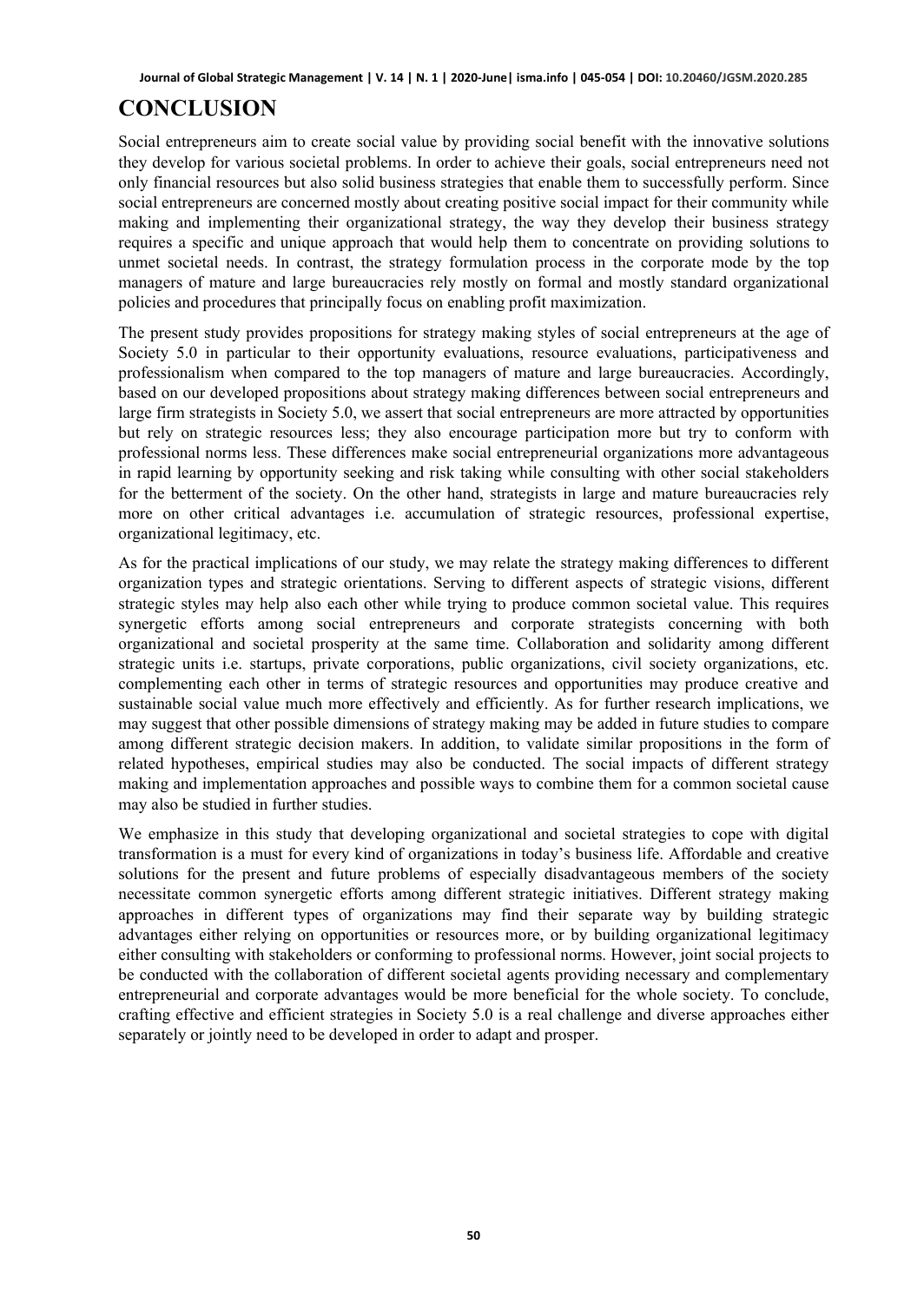### **REFERENCES**

Ali, A. (1993), "Decision-Making Style, Individualism, and Attitudes toward Risk of Arab Executives", International Studies of Management & Organization, 23 (3): 53-73.

Alpkan, L. (2000), Strateji Belirleme Sürecinin Kapsamlılığı", Doğuş Üniversitesi Dergisi 1 (2): 1-19.

Alpkan, L., Belgemen, M., Şenel, A. (2017), A Discussion about the Effects of Artificial Intelligence on the Social Life, 7th International Conference on Leadership, Technology, Innovation and Business Management, Marmaris, Turkey, The European Proceedings of Social & Behavioural Sciences, 287-296.

Alpkan, L., Ceylan, A., Aytekin, M. (2003), Performance Impacts of Operations Strategies: A Study on Turkish Manufacturing Firms", International Journal of Agile Manufacturing, 6 (2): 57-65.

Alpkan, L., Doğan, T. (2008), Stratejik Planlama Süreci Bileşenlerinin Firma Performansına Etkileri, Kocaeli Üniversitesi Sosyal Bilimler Enstitüsü Dergisi, 16 (2): -47.

Ardichvili A., Cardozo R., Ray S. (2003), A Theory of Entrepreneurial Opportunity Identification and Development, Journal of Business Venturing, 18 (1): 105-123.

Austin, J., H., Stevenson, J., Wei‐Skillern (2006). Social and Commercial Entrepreneurship: Same, Different, Or Both?, Entrepreneurship Theory and Practice, 30 (1): 1-22.

Bazerman, M. H., & Moore, D. A. (1994), Judgment In Managerial Decision Making (p. 226). New York: Wiley.

Bojica, A. M., Ruiz, J., Enez, J., Ruiz Nava, M., Fuentes-Fuentes (2018). Bricolage and growth in social entrepreneurship organisations. Entrepreneurship and Regional Development 30 (3–4): 362–389.

Busenitz, L.W., Barney, J.B (1997), Differences Between Entrepreneurs and Managers In Large Organizations: Biases And Heuristics In Strategic Decision-Making, Journal of Business Venturing, 12: 9-30.

Christensen, C. (2013). Innovator's Dilemma. Boston: Harvard Business Review Press

Coker, K., Flight, R., Valle, K. (2017), Social Entrepreneurship: The Role of National Leadership Culture, Journal of Research in Marketing and Entrepreneurship, 19 (2): 125-139

Cox, A., Healey, J. (1998), Promises to The Poor: The Record Of European Development Agencies. Poverty Briefings, vol. 1. Overseas Development Institute, London.

Dees, J.G. (1998), The Meaning Of Social Entrepreneurship, available at http://faculty.fuqua. duke.edu/centers/case/files/dees-Se.pdf

DiMaggio, P. J., Powell, W. (1983), The Iron Cage Revisited: Institutional Isomorphism And Collective Rationality In Organizational Fields, American Sociological Review, 48: 147-160.

Dodge, H. R., Robbins, J.E. (1992). An Empirical Investigation Of The Organizational Life Cycle Model For Small Business Development And Survival, Journal of Small Business Management, 6 (1), 27-37.

Fisher, G. (2012), Effectuation, Causation and Bricolage: A Behavioral Comparison of Emerging Theories in Entrepreneurship Research, Entrepreneurship Theory & Practice, 36 (5): 1019– 1051.

Fisscher, O., Frenkel, D., Lurie, Y., Nijhof, A. (2005). Stretching The Frontiers: Exploring The Relationships Between Entrepreneurship And Ethics. Journal of Business Ethics, 60(3): 207–209.

Fukuyama, M. (2018), Society 5.0: Aiming For A New Human-Centered Society, Japan SPOTLIGHT, July/Aug 2018, Japan Economic Foundation

Gras, D., Lumpkin, G. (2012) Strategic Foci in Social and Commercial Entrepreneurship: A Comparative Analysis, Journal of Social Entrepreneurship, 3 (1): 6-23

Gundry, L. K., Kickul, J. R., Griffiths, M. D., Bacq, S. C. (2011). Creating Social Change Out of Nothing: The Role of Entrepreneurial Bricolage In Social Entrepreneurs' Catalytic Innovations, Advances in Entrepreneurship, Firm Emergence and Growth, 13 (7): 1–24.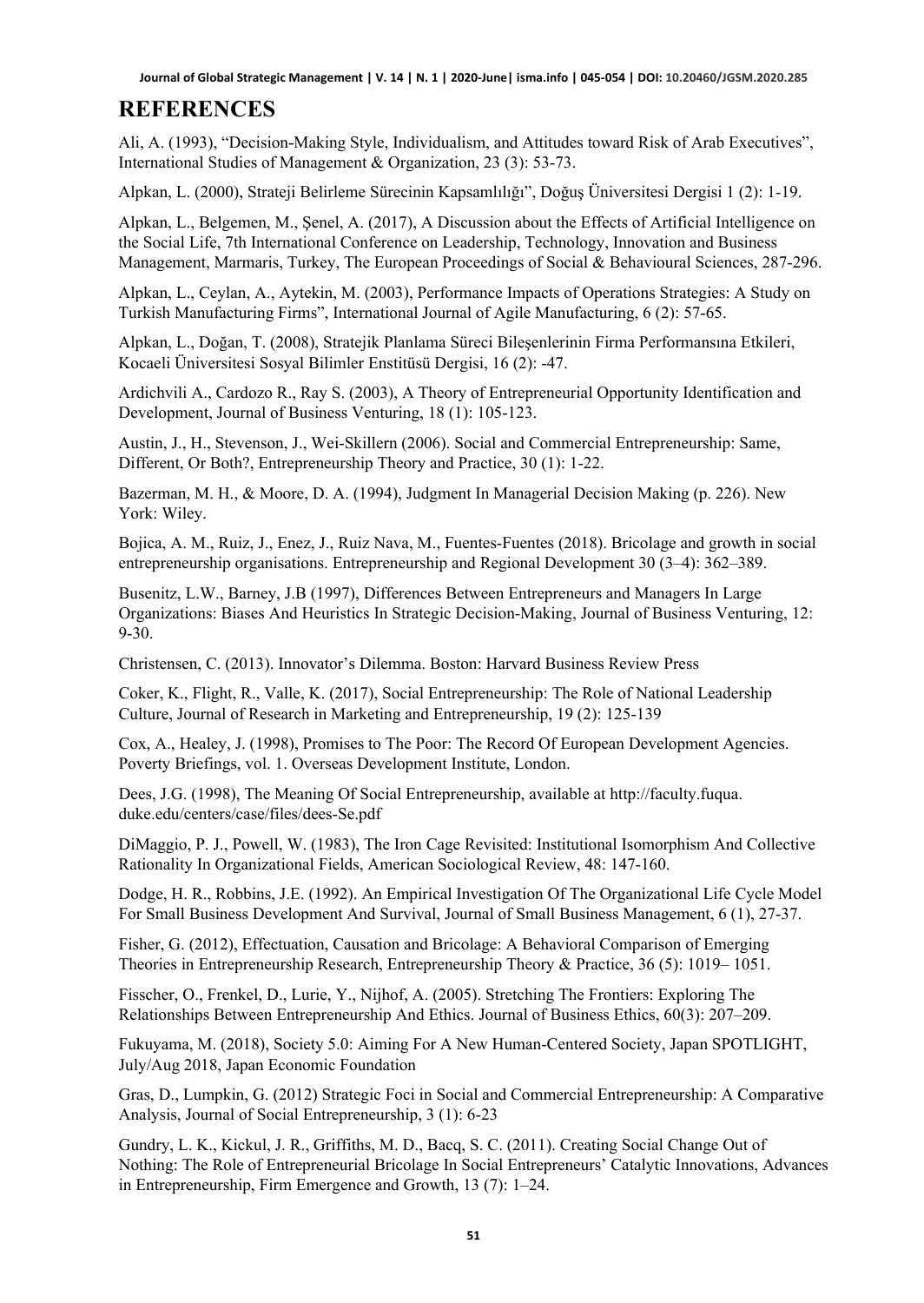Johnson, S. (2000). Literature Review On Social Entrepreneurship, Canadian Centre for Social Entrepreneurship

Katz, J. A. (1992), A Psychosocial Cognitive Model of Employment Status Choice, Entrepreneurship Theory and Practice, 17 (1): 29-37.

Kirzner, I., (1997), Entrepreneurial Discovery and The Competitive Market Process: An Austrian Approach. J. Econ. Lit. 35, 60 – 85.

Krueger, N., Dickson, P. R. (1994). How Believing In Ourselves Increases Risk Taking: Perceived Self‐Efficacy and Opportunity Recognition. Decision Sciences, *25*(3): 385-400.

Krueger, N. F., Brazeal, D. V. (1994). Entrepreneurial Potential and Potential Entrepreneurs. Entrepreneurship Theory and Practice, 18 (3): 91-104.

Lester, D. L., Parnell, J. A., Menefee, M. L. (2009). Organizational life cycle and innovation among entrepreneurial enterprises, Journal of Small Business Strategy*,* 19 (2): 37-50.

Leonard-Barton, D (1992), Core Capabilities And Core Rigidities: A Paradox In Managing New Product Development. Strategic Management Journal, 13: 111-125.

Leonard-Barton, D. (1995), Wellsprings of Knowledge: Building and Sustaining the Sources of Innovation. Boston: Harvard Business School Press

Mack, D.Z., Szulanski, G. (2017), Opening Up: How Centralization Affects Participation and Inclusion in Strategy Making, Long Range Planning.

Mair, J., Martì, I. (2006), Social Entrepreneurship Research: A Source of Explanation, Prediction, and Delight, Journal of World Business, 41, pp. 36–44

Martin, R.L., Osberg, S. (2007), Social Entrepreneurship: The Case for Definition, Stanford Social Innovation Review. Spring 2007.pp.29-39.

McGrath, R., Venkataraman, S. (1994), Present Promise, Future Payoff? The Nature of Expectations in Internal Corporate Ventures. Working paper, Sol Snider Entrepreneurial Center, Wharton School, University of Pennsylvania

Miettinen, R., Virkkunen, J. (2005), Epistemic objects, artefacts and organizational change. Organization, 12 (3): 437–456

Miller, D., Friesen, P (1984), A Longitudinal Study of the Corporate Life Cycle. Management Science, 30: 1161–1183.

Mintzberg, H. (2002), Beyond Selfishness. Sloan Management Review 44 (1): 67–74.

Mintzberg, H. 1973. Strategy making in three modes. California Management Review, 16(2): 44-53.

Moizer, J., Tracey, P. (2010). Strategy Making In Social Enterprise: The Role of Resource Allocation and Its Effects On Organisational Sustainability, Systems Research and Behavioural Science, 27: 252–266.

Nakanishi, H. (2019), Modern Society Has Reached Its Limits "Society 5.0" Will liberate us, World Economic Forum, Davos.

Neck, C. P., Manz, C. C. (1996), Thought Self‐Leadership: The Impact Of Mental Strategies Training On Employee Cognition, Behavior, And Affect, Journal of Organizational Behavior, 17(5): 445-467.

Nicholls, A., Cho, A.H. (2006), Social Entrepreneurship: The Structuration of A Field, in Nicholls, A. (Ed.): Social Entrepreneurship – New Models of Sustainable Social Change, Oxford University Press, Oxford. 99–118.

Onday, O. (2019). Japan's Society 5.0: Going Beyond Industry 4.0, Business and Economics Journal, 10  $(2): 1-6.$ 

Penrose, E. (1959), The Theory Of The Growth Of The Firm. New York: John Wiley.

Peredo, A.M., McLean, M. (2006). Social Entrepreneurship: A Critical Review of The Concept. Journal of World Business, 41, 56–65.